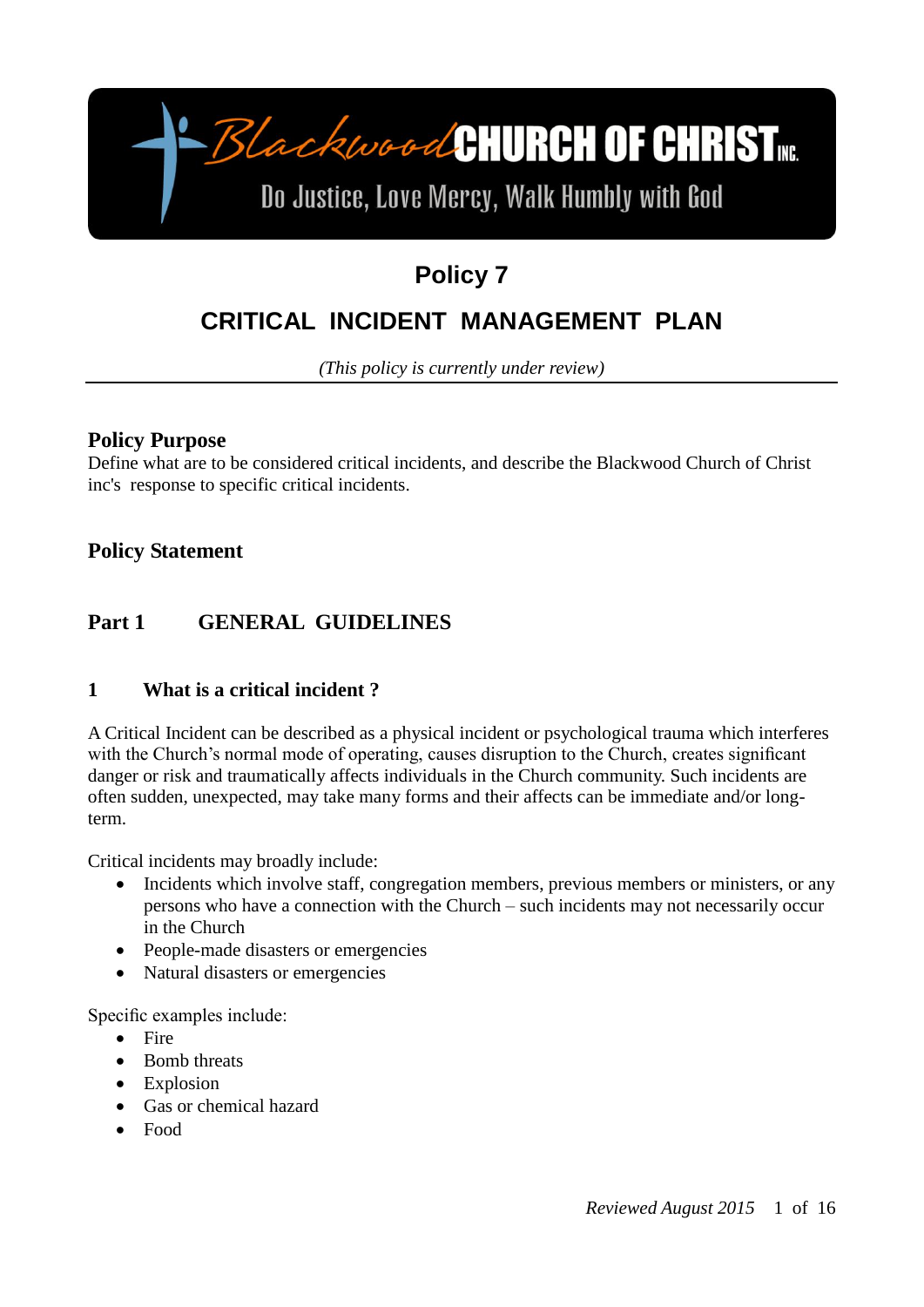- Industrial or transport accident
- Earthquake or other natural disasters
- Sudden death of a member
- Destruction of the Whole or part of the Church or workplace
- Break-in accompanied by major vandalism
- Attempted or actual abduction
- Youth group members lost or injured on an excursion or trip
- Members being taken hostage
- Members Witnessing serious injury or death
- Violence between members
- Child sexual assault
- Suicide
- Misconduct of minister/s or key leaders sexual, financial, spiritual
- Natural or other major disaster in the community
- A series of separate incidents, occurring in a short space of time, which collectively, may become a critical incident

#### **2 Rationale**

Critical incidents may cause severe emotional and physical impact upon people. It is nornal for people to experience a range of reactions to critical incidents.

Some basic principles:

- Each critical incident and the circumstances surrounding it will be unique
- Each person's response will be unique
- A Wide range of reactions and feelings are possible
- The grieving process is important for healing the wound of separation and loss
- Multiple loss and grief events may cause the reaction to be greater or more intense
- Expressing feelings is healthy and normal and will assist people in recovery
- Failure to express feelings may lead to more intense reactions, including physical and/or psychological illness.
- If feelings remain intense and prolonged or appear to be totally absent (eg a person carries on as though nothing has happened), professional help may be required
- lt is essential that feelings of helplessness and hopelessness are overcome. People need assistance to take control of their environment and lives
- With support, painful feelings will diminish over time

The Church has a clear responsibility to respond immediately and effectively, and provide ongoing support, when such an incident occurs.

There are a number of vital phases in dealing with critical incidents – preparation, planning, response and recovery.

The aim of Critical Incident Management planning, incorporating disaster and emergency procedures, is to provide a framework within which the Church can best operate during and immediately after a critical incident.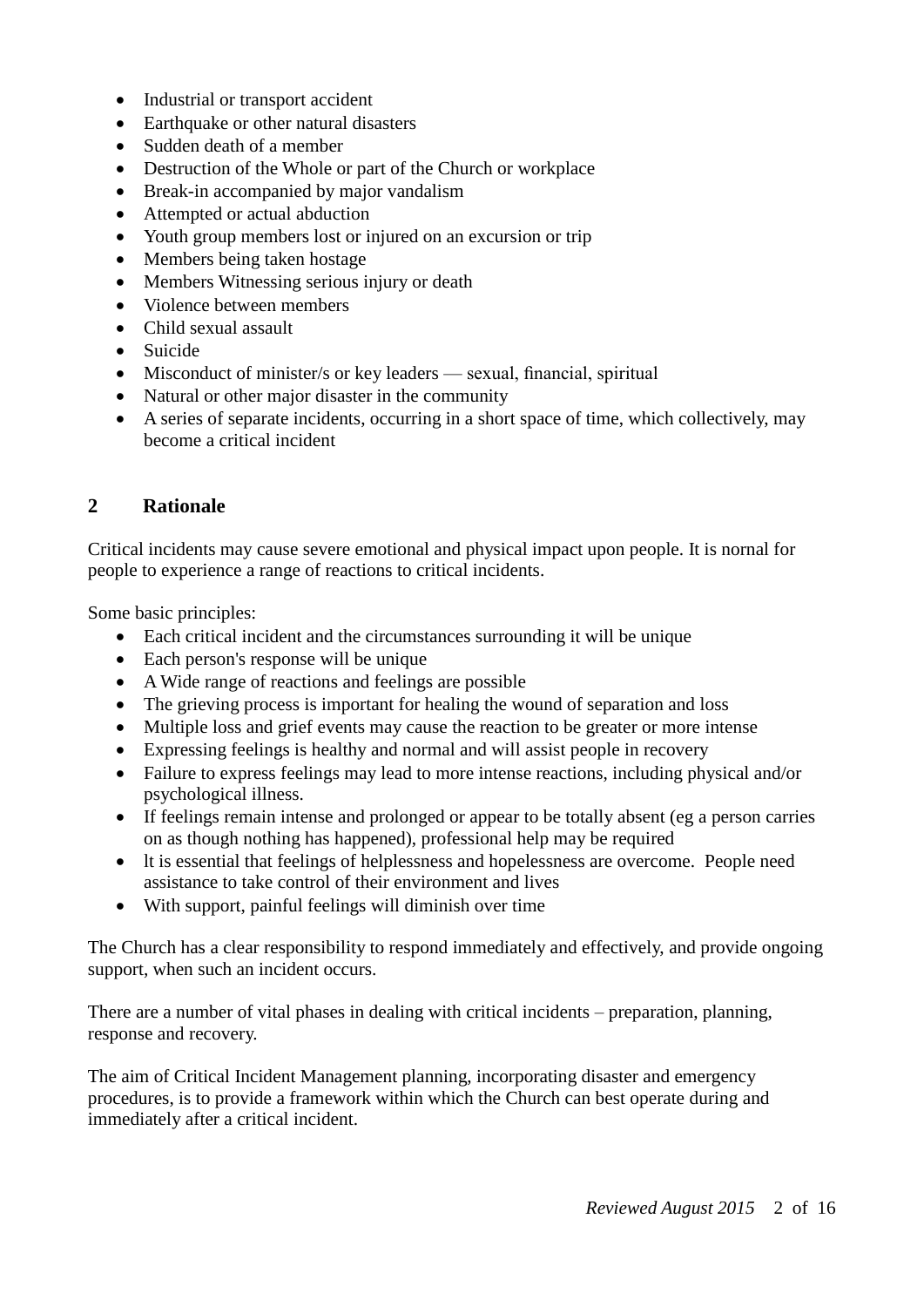The Church has a legal and industrial duty to provide a safe working environment and to protect the health of its staff and members. This policy should be read in conjunction with the Church's other policies and procedures, in particular the OHS & W policy and Emergency Evacuation procedures, along with any legislation or regulations with respect to such things as: mandatory reporting, fires etc.

## **3 The Church's role**

The Chair of Elders and other key personnel in the Church have the responsibility for emergency management which involves bringing together the necessary and appropriate arrangements for:

- Identifying
- Minimising
- Preventing
- Preparing for
- Responding to and
- Recovering from

an emergency

The Church will have and maintain a Critical Incident Management Plan and Strategies, which will deal with such things as:

- Establishing a Critical Incident Management Team
- Preparation, training, practice drills and procedures for immediate response as well as postincident/recovery management.
- An emergency contacts list
- Procedures for all excursions outside the immediate vicinity of the Church, including overseas trips
- Media liaison
- Evaluation of the Management Plan

#### **4 Critical Incident Management Team**

A Critical Incident Management Team will be established by the Chair of Elders to assist in the prevention and management of critical incidents at The Church. The Team will include, as core members: The Chair of Elders, the Minister and an Elder as required and appropriate in all the circumstances.

Duties of the Critical Incident Management Team include:

- 4.1: Adequate assessment of hazards and situations which may require emergency action
- 4.2: Analysis of requirements to address these hazards
- 4.3: Establishment of liaison with all relevant emergency and support services
- 4.4: Dissemination of planned procedures
- 4.5: Organisation of any practice drills
- 4.6: Regular review of the management plan
- 4.7: Assist the Board Chairperson with all aspects of the implementation of the management plan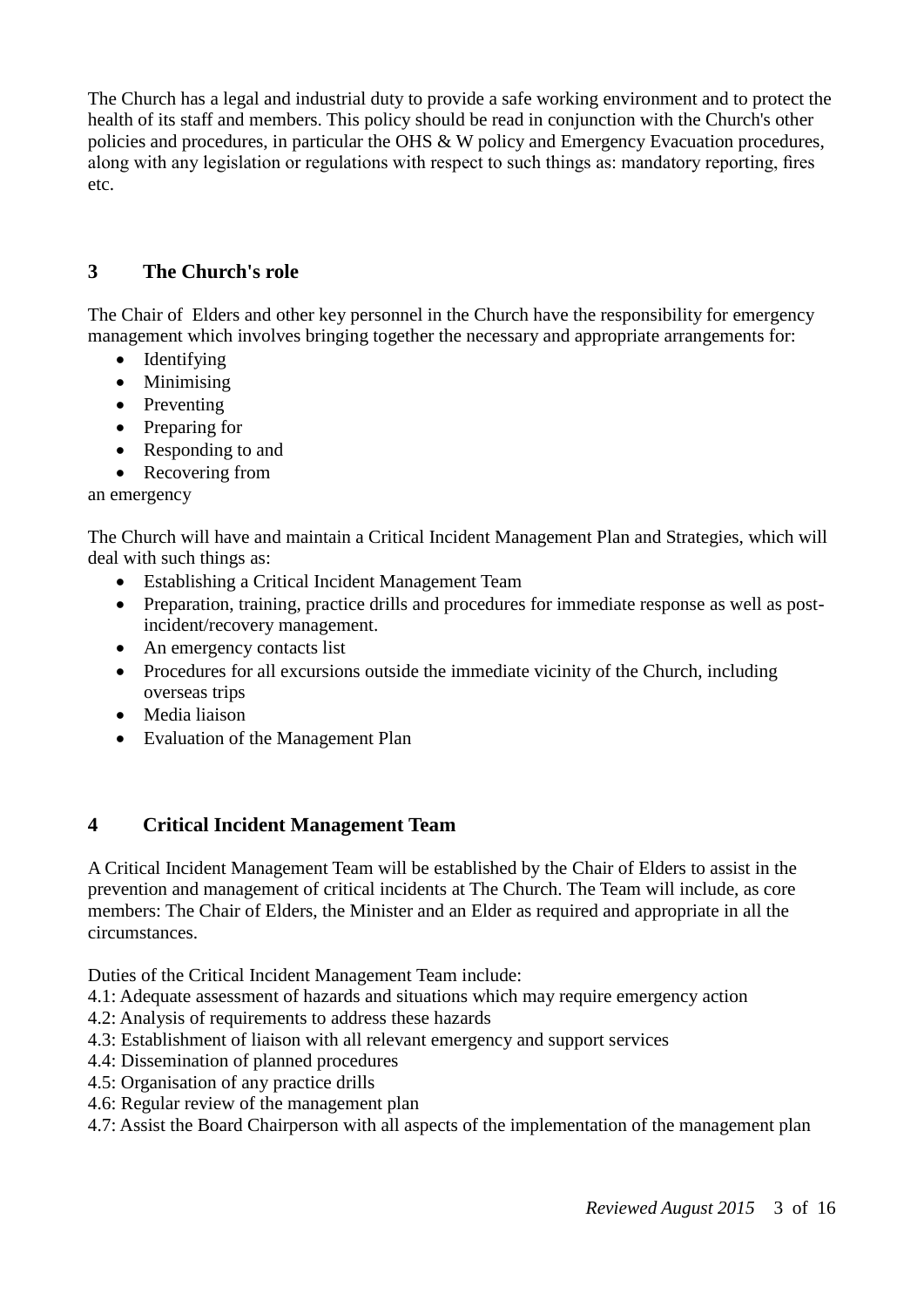4.8: Arranging for staff professional development and training where necessary

#### **5 Critical Incident Response**

There are three aspects of response that should be followed:

#### *5.1: Action immediately taken by the Minister, Board Chairperson, or key personnel*

- 5.1.1: Gather factual information
- 5.1.2: Ensure appropriate intervention to minimise additional injury, including contacting emergency services and evacuation, if necessary, for specific emergencies
- 5.1.3: Attend to the injured, Where necessary it is vital that first aid personnel provide emergency care for those with physical injuries
- 5.1.4: Assemble the other members of the Critical Incident Management Team as required and brief the team. Contact the State Minister if appropriate.
- 5.1.5: Assess the need for support and counselling for those directly and indirectly affected
- 5.1.6: Where appropriate, make immediate contact with injured person's parents or family.
- 5.1.7: Notify families of members 'at risk' who need additional support and counselling
- 5.1.8: Manage access of the media to the scene and to staff, members and relatives. The Board Chairperson should normally handle initial media calls and should be absolutely certain of facts before speaking to the media. In some cases it may be appropriate for the Board Chairperson to nominate another member of Staff to handle the media.
- 5.1.9: Provide Staff and members with accurate and necessary information about the current situation and update this over subsequent days. It may not always be appropriate to inform the Church community of the detail of some incidents for reasons such as - the matter being subjudice, or Where the privacy of members or staff is obviously of paramount importance
- 5.1.10 Organize assistance, such as transport home, fort staff or members who are distressed try to ensure that they are not alone on the evening after such an incident or, at the very least, provide them with contact details of colleagues or others whom they can contact should they wish to talk.
- 5.1.11 Act quickly to dispel rumours which can easily spread after incidents be particularly aware of stories which may question an individual's actions in the incident.
- 5.1.12: Return the Church to a normal situation in as short a time as is practicable and consistent with the welfare of members and staff.

#### *5.2 Provision of Critical Incident Stress Management (CISJU)*

- 5.2.1: CISM helps people to come to terms with the critical incident and its consequences and to manage these so as to return to a normal level of life and functioning as quickly as possible.
- 5.2.2: CISM can include debriefing, group crisis management and one-to-one counselling. Usually led by Counsellors/Chaplain, CISM is designed to support staff and members by enabling each person involved to go through the incident and to understand and manage his/her own reactions. This form of counselling can be short term or long term, depending on the circumstances and needs.
- 5.2.3: It is also necessary to identify any individuals who need further trauma counselling to provide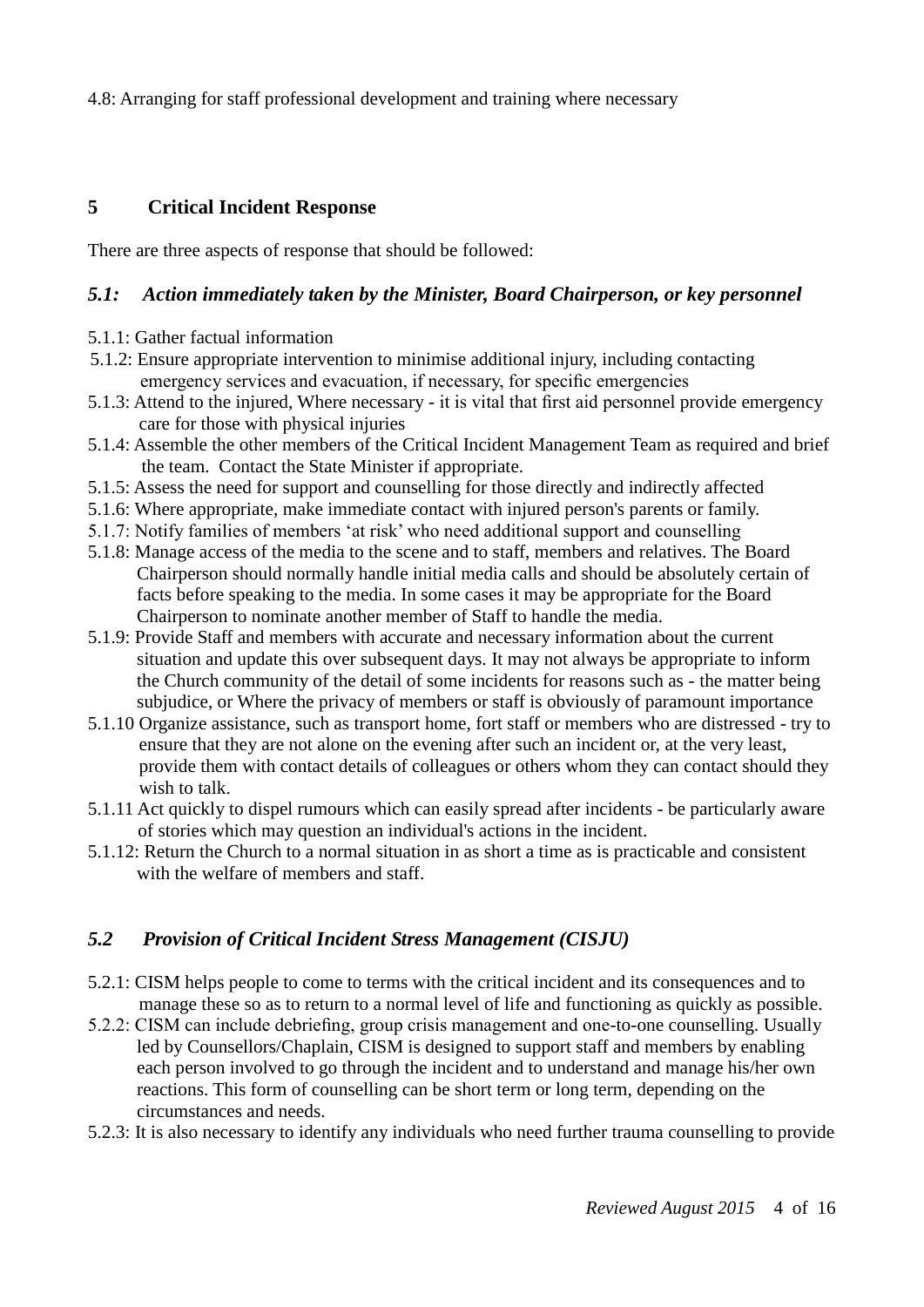an opportunity to work through the normal grief processes on a one-to-one basis.

- 5.2.4: There must be access to appropriately qualified debriefing and counselling personnel. These personnel can be either internal or external providers depending on the circumstances and individual needs.
- 5.2.5: People involved in the critical incident must not manage the CISM process.

#### *5.3: Managing the media*

Each critical incident is unique and the appropriate response will have to be determined when it occurs. It is important to have a structured approach to media management. Some guidelines include:

- 5.3.1: The Chair of Elders or nominated person should handle the initial media calls. Be sure to return calls as soon as possible.
- 5.3.2: Avoid answering questions with 'no comment.' Enlist the support of the media to report accurate information and avoid being defensive. In a major disaster, the media is often an essential means of communicating information - eg providing hotline phone numbers etc.
- 5.3.3: Respond to questions accurately. It may be necessary however to explain to the media that you're not able to answer their questions at this time because (i) of the sensitive nature of the issue or (ii) you do not have all the information available.
- 5.3.4: It may be necessary to check with the police, ambulance or fire brigade etc before making a statement
- 5.3.5: Emphasis should be placed in media comment on the support available to members and staff.
- 5.3.6: It is imperative to avoid making public comments to the media or others which imply blame or fault for any part of the incident, as there could be significant legal implications.

#### **6 Recovery Timeline**

The successful management of critical incidents depends on the Church taking appropriate action and providing support during and after the incident. The recovery timeline following a critical incident will vary depending on the circumstances and needs of the individuals. The following are general guidelines only:

#### *6.1 Within 24 hours*

- Remain calm this helps to give a reassuring sense of control
- In the most effective manner, collect information and clearly establish and verify the facts
- Establish clear lines of communication with emergency and support services.
- Ensure safety and Welfare of members and staff
- Where possible, set up and notify details of debriefing/defusing/one-to-one counselling session for all relevant persons if needed
- Manage the media
- Set up a recovery room if appropriate
- Keep staff, members and parents informed work through issues such as: briefing the switchboard staff, informing the Church community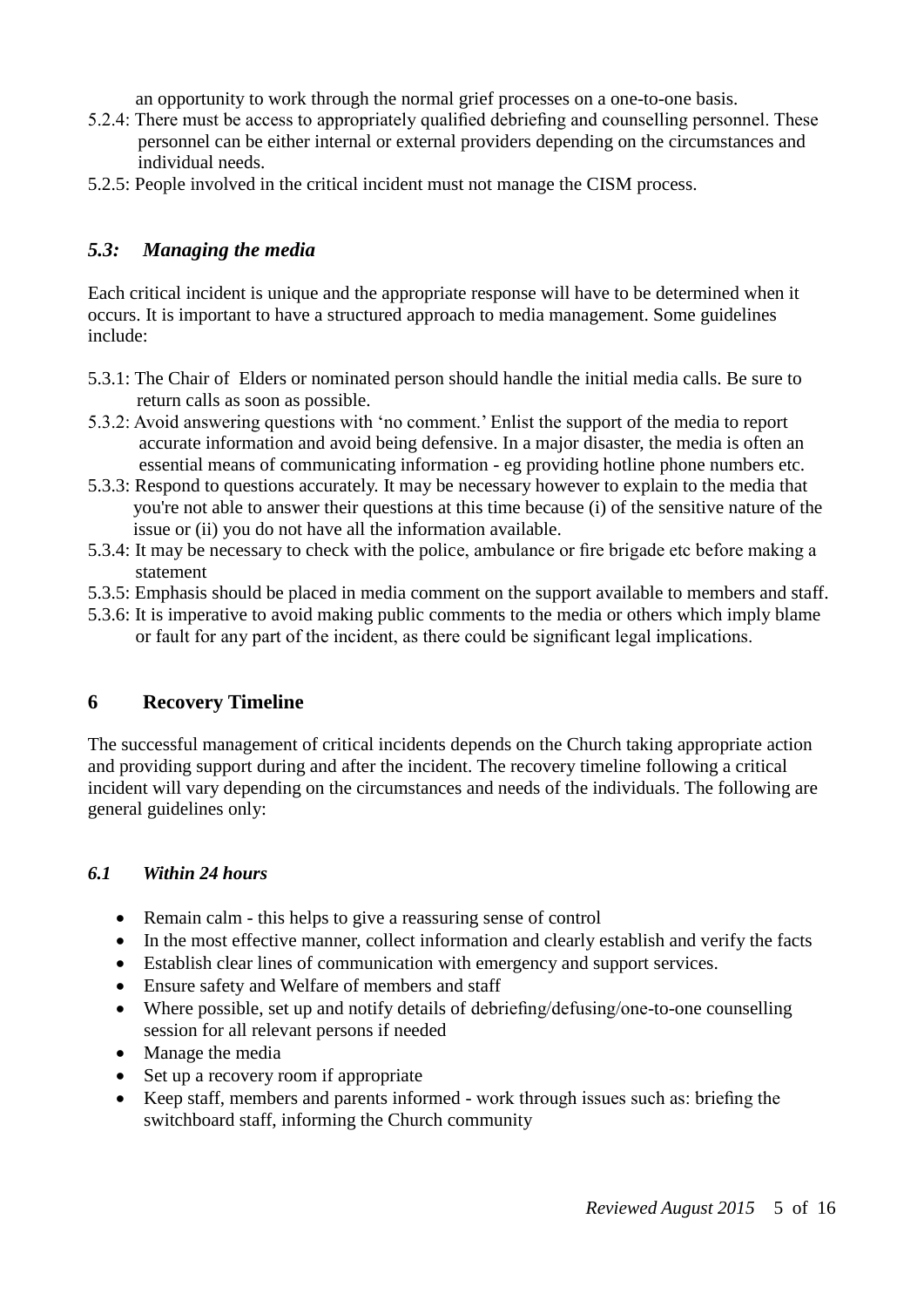#### *6.2 Within 48 to 72 hours*

- Arrange counselling as required
- Provide opportunities for Staff and members to talk about the incident
- Provide support to staff and helpers
- Restore normal operation of the Church as soon as practicably possible
- Keep people informed

#### *6.3 Within the first month*

- Arrange a funeral or memorial service, if a death has occurred and if appropriate, in accordance with the wishes of the family.
- Encourage people to participate in meeting to discuss members' Welfare
- Monitor and identify behavioural changes and the possibility of post traumatic stress disorder and refer to professional staff
- Monitor progress of hospitalised staff or members
- Monitor mental and physical health of all helpers and the possibility of secondary traumatic stress disorder (compassion fatigue) and refer to professional staff.
- If appropriate advise relevant Church Associations so they can send condolences.

#### *6.4 In the longer term*

- Monitor staff and members for signs of delayed stress and the onset of post traumatic stress disorder - refer for professional assistance
- Provide support if needed
- Identify and consider relevant curriculum areas that may be of use, either generally, or which may assist in recovery - eg. grief, loss, change.
- Identify any training and professional development issues that need to be addressed as a result of the incident
- Attend to any administrative, legal or associated matters arising from the incident eg. inquiries and investigations, legal proceedings, insurance claims and assessments.

#### **7 Evaluation of Critical Incident Management Plan**

After a critical incident, a meeting of the Critical Incident Management Team and others as appropriate should be held to evaluate the effectiveness of the Management Plan, make any necessary modifications, debrief the particular incident and review the Team's response.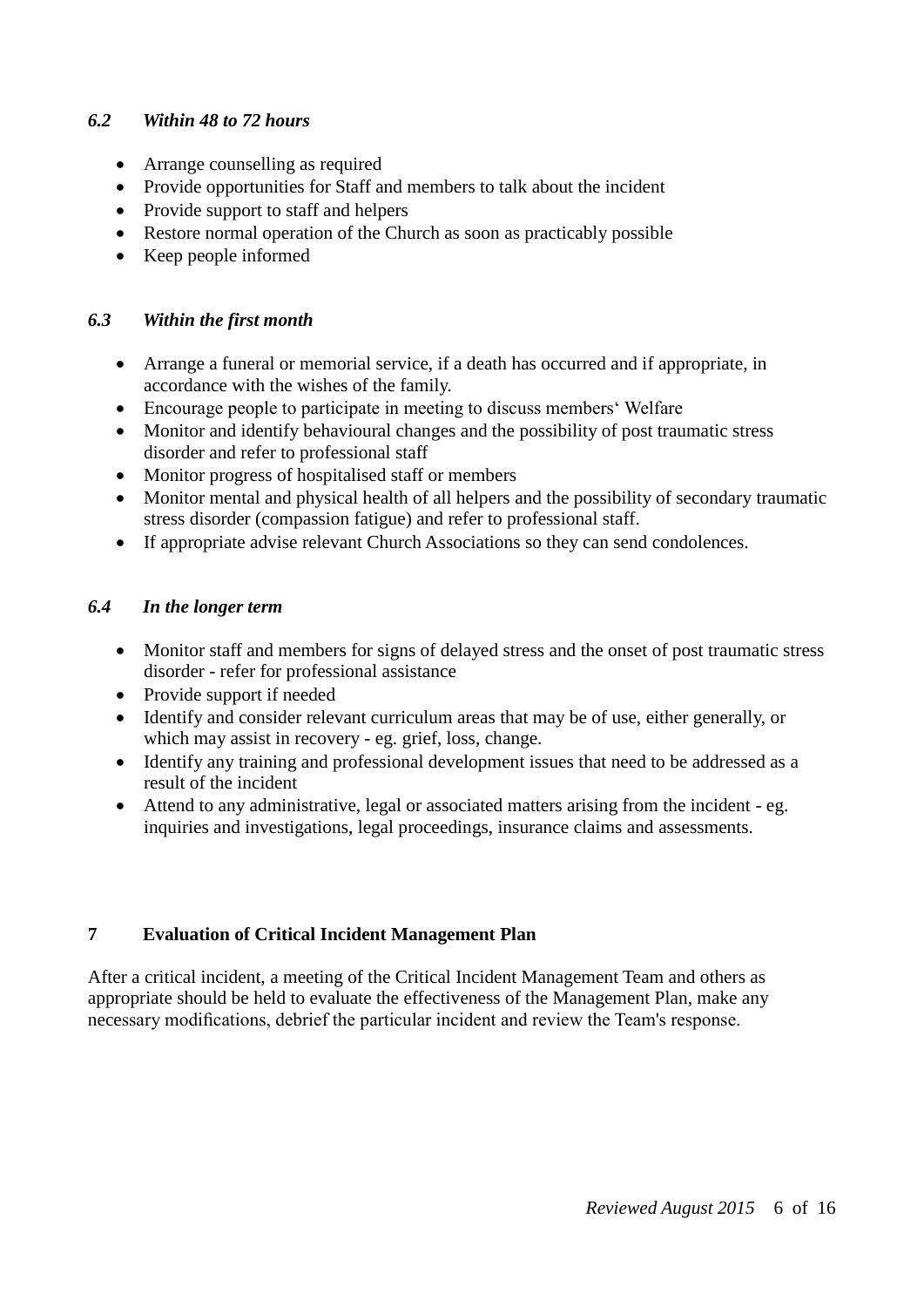# **Part 2 MANAGEMENT OF SPECIFIC CRITICAL INCIDENTS**

# **Introduction**

Action guidelines for specific critical incidents are provided in this section. They include: Incidents of violence

- Fire and explosions
- Flood
- Severe windstorms
- Bomb threats and suspect devices
- Criminal or terrorist activity
- Suicide
- Extremes of temperature heat

Others will be added from time to time as the Critical Incident Management Plan is reviewed and updated.

## **1 Incidents of Violence**

When an incident of violence occurs it is essential that the safety and welfare of staff and members are addressed - this includes providing support and counselling immediately and in the longer term. The following guidelines should be followed by key personnel

#### *1.1 Within 24 hours*

- Gather the facts
- Ensure appropriate intervention to minimize additional injury contact emergency services as required
- Ensure the safety and welfare of members and staff
- Assess the need for support and counselling for those directly and indirectly involved
- Involve the Critical Incident Management team members as required and appropriate
- Manage the media
- Set up a recovery room if required
- Provide factual information to staff, members and the Church community ensure that the privacy of staff and members is maintained
- Organize assistance such as transport home

#### *1.2: Within 48 to 72 hours*

- Arrange counselling as required
- Provide opportunities for staff and members to talk about the incident.
- Continue to provide staff, members and the Church community with factual information and update over subsequent days. Act to dispel rumours.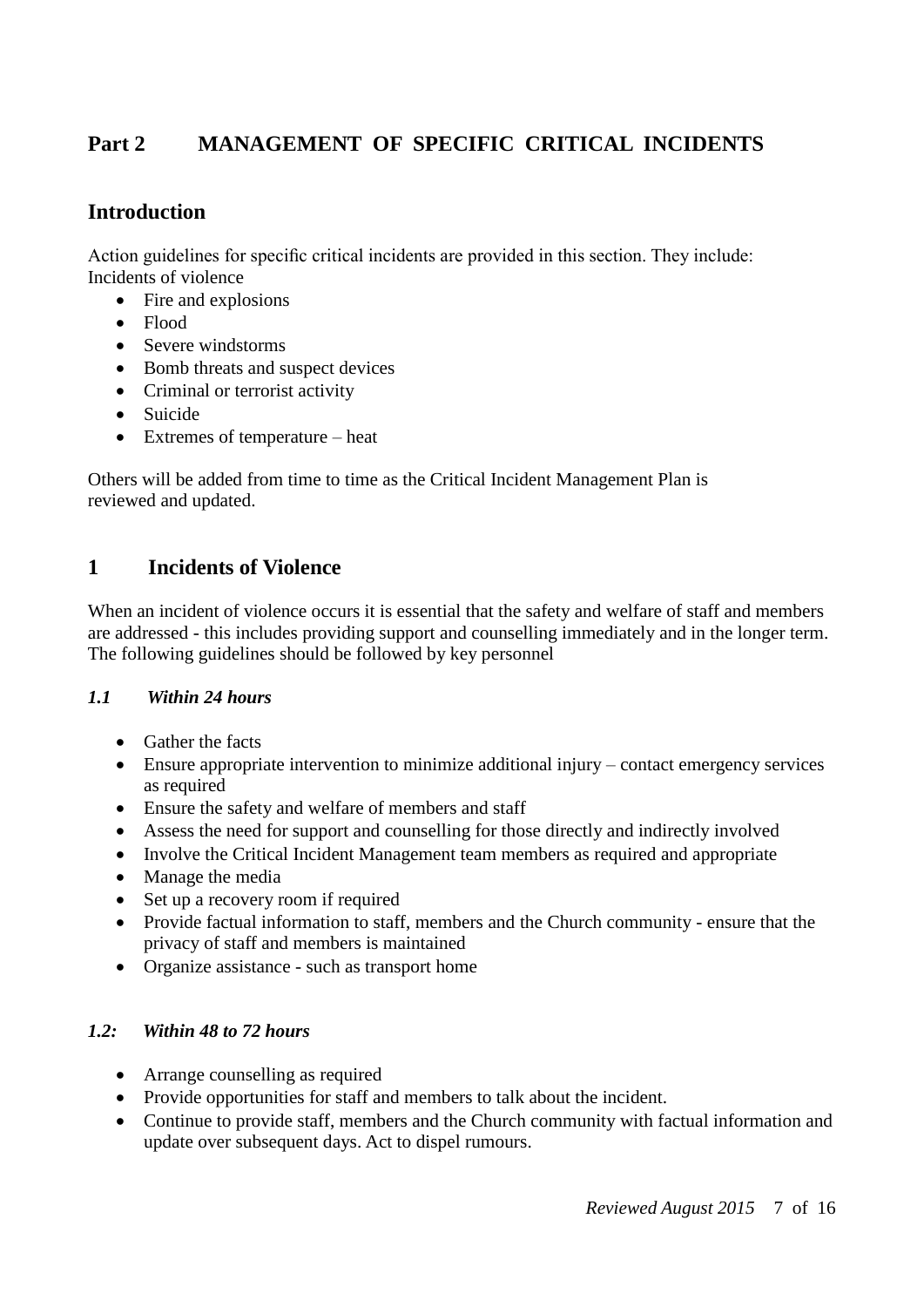• Restore normal operation of the Church as soon as practicably possible - where necessary make arrangements to cover classes, arrange leave and employ casual staff

#### *1.3: Within the first month*

- Note any behavioural changes such as: insomnia, uncharacteristic difficulty with work, easily upset. Refer to appropriate support services.
- Maintain Church contact with hospitalised Staff and their families

#### *1.4: In the longer term*

- Continue to be aware of how staff members and members are coping and 0 determine Whether earlier signs of stress still exist
- Arrange for the provision of support if needed

#### *1.5: In the long term (eg more than 12 months)*

- Plan for and be sensitive to the disttubing influences of things such as anniversaries, inquests and legal proceedings
- Access specialist support if needed

## **2 FIRE & EXPLOSIONS**

#### **2.1: Internal Fires**

2.l.l: An outbreak of fire is to be reported immediately to someone in authority who must alert the fire services, giving the following information:

- Name and address of the Church, specifically identifying which sub-Church and campus
- Location and nature of the fire Within the Church

2.1.2: A Staff member will be designated to ensure that fire vehicles have access to the site of the fire - eg gates are opened and vehicles are not blocking access

2.1.3: Approximately 80% of fire fatalities are caused by smoke inhalation or the breathing of superheated air and gases - it is therefore necessary to EVACUATE WITHOUT DELAY if an internal fire occurs.

2.1.4: If possible, and only if safe to do so, doors and windows should be closed on departure to prevent the spread of fire and smoke

2.1.5: Fire equipment such as extinguishers and hoses should only be used in the case of potential entrapment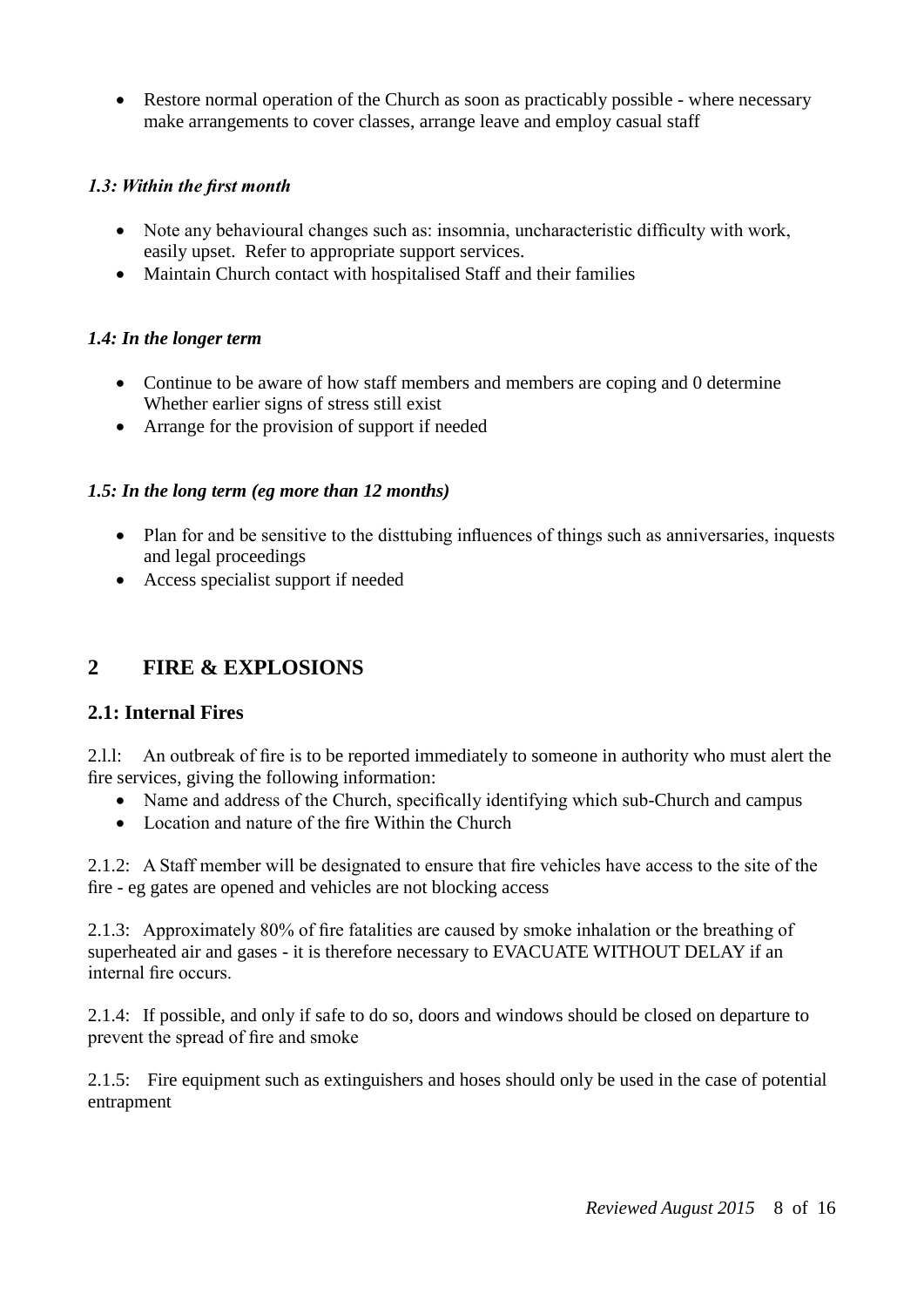2.1.6: The use of fire blankets on small fires in areas such as science laboratories should only occur if the risk of injury to staff and members will not be increased.

#### **2.2: Bush Fires**

2.2.1: Under normal circumstances, evacuation should take place only under the direction of the Officer in Charge of the fire fighting service. If, however, it is obvious that the lives of staff and members will be endangered unless they are evacuated immediately, and the Chair of Elders is unable to contact the Officer in Charge, the Chair of Elders should make immediate arrangements to evacuate to a safe place.

2.2.2: In such cases, transport arrangements should be implemented in consultation with the Police. It would be unwise in the extreme to allow members to proceed unsupervised to their homes with possible exposure to the threat of fire - eg. Members who live in or around the bush fire area.

2.2.3: If the organized evacuation of members to a safe place is not possible, the following procedure is recommended:

- Direct members and staff to remain within the building and, in the case of multistorey buildings, to assemble on the lower floor
- If time allows, block gutters, fill with water, hose down building
- All windows and doors should be closed and blinds drawn (if fitted), block under doors to prevent smoke entry
- Members should be assembled away from the part of the building which will be initially exposed to the fire
- When the fire has passed, members and staff should leave the building in an orderly manner by the closest exit and assemble away from the initial exposure area
- Attempts may then be made to extinguish parts of the Church buildings which have been ignited, provided personal safety is not endangered
- A roll call should be conducted in a safe area away from the building

#### **2.3: Explosion, Gas leaks, Chemical Hazard**

#### *Internal*

2.3.1: When there is a major escape of gas, chemicals or threat of an explosion within the Church buildings, there must be an immediate evacuation from the affected buildings, in accordance with the Church's Emergency Evacuation Plan.

#### *External*

2.3.2: When adjoining buildings or facilities are affected, the Chair of Elders should act in accordance with the advice of the fire brigade or police, or order immediate evacuation where deemed necessary.

2.3.3: In some circumstances, it may be necessary to contain members and staff within the Church buildings rather than evacuate them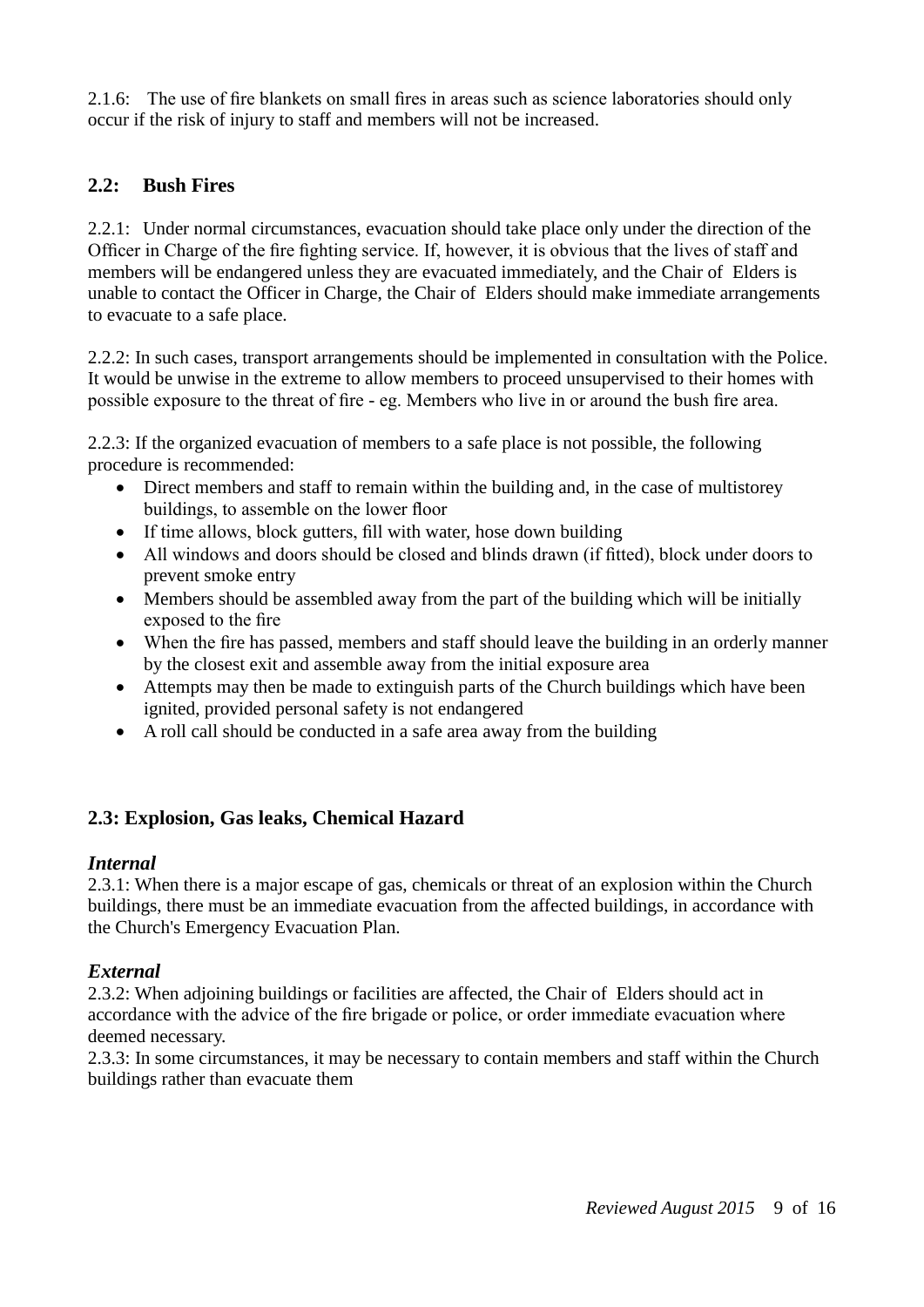# **3 FLOOD**

Flood warnings may be issued by appropriate agencies and authorities. The predicted extent of the flood and the amount of time available before it arrives will determine the course of action to be taken. The Board Chairperson may initiate any of the following actions as deemed appropriate:

- Decide whether to send members home early, in consultation with local emergency authorities
- Decide whether to close down all or sections of the Church and where necessary notify members to remain at home
- Implement procedures to safeguard life, plant and equipment eg. Move equipment and plant to higher ground, tum off power, water and gas services
- Decide when to re-open the Church, in consultation with local emergency authorities
- Implement procedures to resume Church activities

#### **4 SEVERE WINDSTORM**

Warnings of impending windstorms may be received in time to allow members and staff to go home before the emergency. If, however, warning time is insufficient to allow this, or if high winds develop during Church hours without warning, the following emergency actions are suggested:

- Direct members and staff to assemble inside buildings
- Stand against interior walls or hallways on the lowest floor possible,
- Stand away from windows
- Avoid auditoriums, gymnasiums and other enclosures that have long roof spans
- Avoid classrooms that will bear the full force of the wind
- Close windows and blinds on the windward side
- Secure loose objects in open areas eg. garbage bins
- Close down any Church utilities that may cause additional hazards eg power, gas
- Ensure that all personnel have taken shelter
- Notify utility companies of any break or suspected break in lines
- Keep members and staff at Church until it is safe to return to normal activities or to go home
- Conduct a roll check at first appropriate opportunity

# **5 BOMB THREATS**

#### *5.1: Receipt of Threat - Telephone/Written Note*

#### *5.1. 1. Telephone*

A bomb threat is usually received by telephone. If such a threat is received, it is important to remain calm as the information given by the caller and replies to questions asked by the person taking the call could be of vital assistance to police. Efforts must be made to keep the caller on the telephone as long as possible to obtain information needed by the police.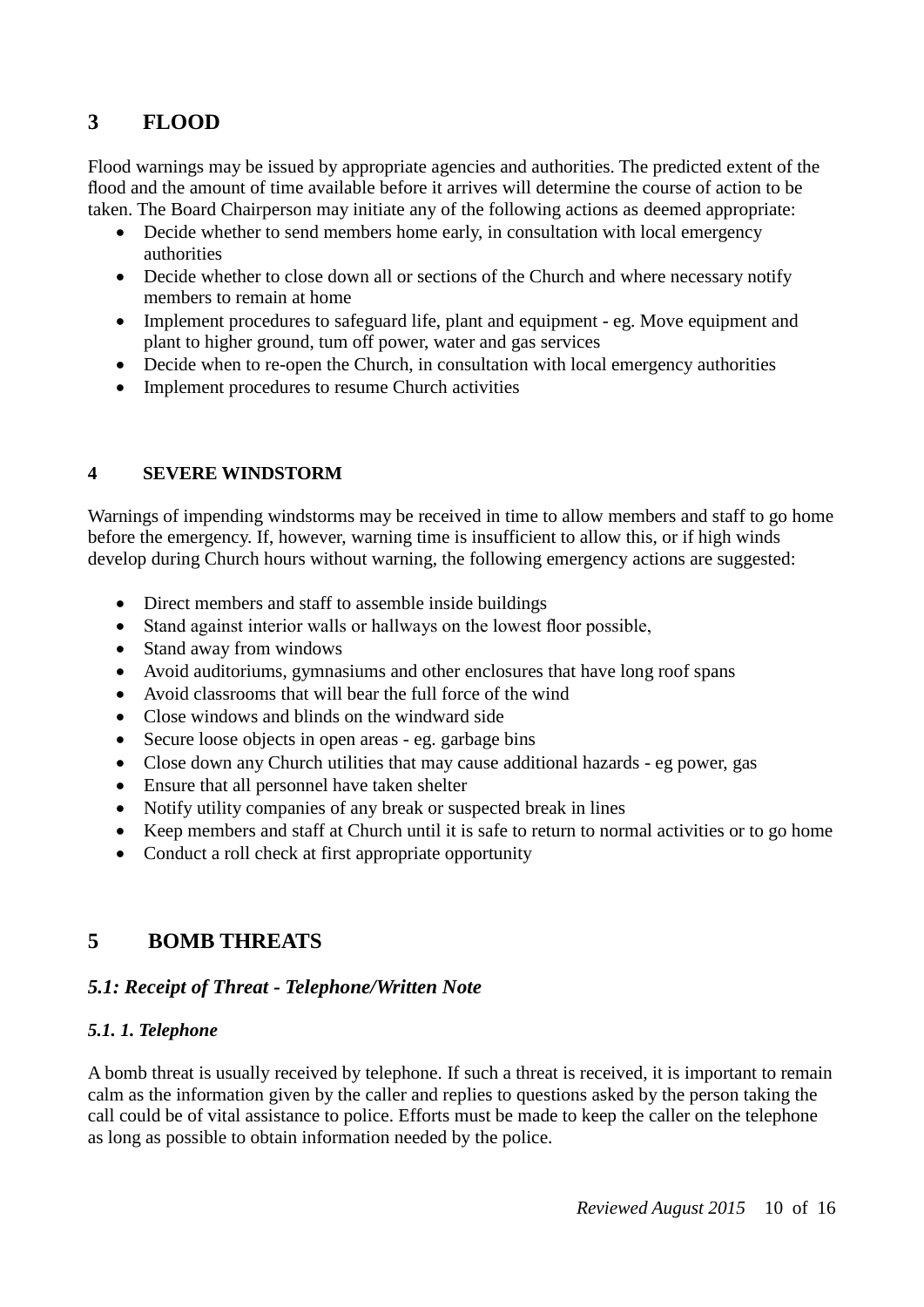Use the following checklist in relation to telephone bomb threats:

- Ascertain the exact time of the call, voice characteristics, estimate of approximate age, boy or girl, man or woman
- Assess background noises, music, traffic, laughter or other persons present
- Endeavour to find out where is the bomb is located
- Question the caller as to his or her knowledge of the premises
- Ascertain why the call has been made what caused the caller to make the threat or place a bomb on the Church premises

#### *5.1.2.Typed or Written Note*

Such notes should be handled by a minimal number of people to preserve fingerprints.

The note should not be altered in any way (eg. not stapled or written on) but picked up by the fingertips and placed inside an envelope large enough to accommodate the note without folding.

The following details should be written on the envelope PRIOR to placing the note in it:

- Contents (eg bomb threat note)
- Time received
- Date received
- Person receiving the note
- The place where the note was received
- Mode of delivery
- Church's name
- Board Chairperson's name
- Church address and telephone number

#### *5.2: Bomb Threats – Procedures*

5.2.1: If a bomb threat is received, evacuation procedures should be implemented immediately and the Police notified.

5.2.2: Staff and members should take personal belongings in their immediate possession - eg. bags, coats etc., and proceed to the evacuation assembly area. Staff and members should not delay evacuation procedures by collecting personal belongings.

5.2.3: The person receiving the threat should, as soon as possible after safely evacuating, fill out a bomb threat report. This form should be kept close to the switchboard area. The form should be submitted to the Chair of Elders for perusal and then to the Police.

5.2.4: Re-occupation of the Church will only occur when approved by the Senior Police officer at the scene, in consultation with the Chair of Elders.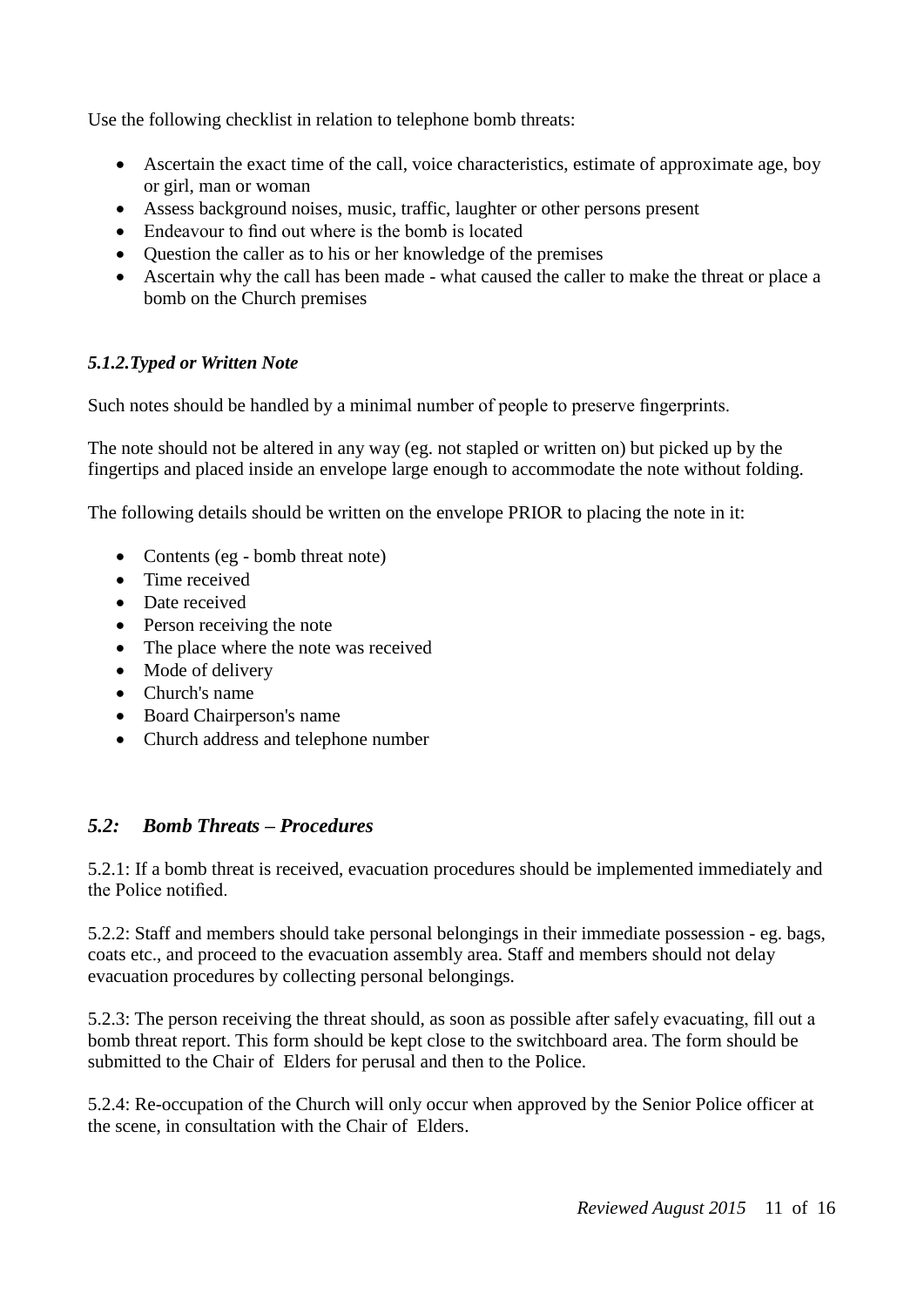# **6 RESPONSE TO A SUSPECTED DEVICE**

6.1: This may take the form of a suspected article either being found in a building, grounds or the delivery of such an article by messenger or mail.

6.2: The Chair of Elders must evaluate the threat and make a decision about evacuation. Staff and members, if required to do so, should evacuate the area or building to a safe area.

6.3: The designated area should be one that affords safety in respect to a possible detonation of the device. This designated area may be a different location to the usual evacuation assembly area(s).

6.4: The Chair of Elders or delegated person should contact the Police at the first available opportunity and be in a position to inform them of the following:

- Exact location of the device
- Description of the device, if known, and
- Exact location of Chair of Elders or person who can assist investigating Police on their arrival

6.5: The Chair of Elders and other key personnel, where time allows, should ensure that classified documents or valuables are secured immediately after evacuation of all personnel. Door sand windows should be opened to vent possible explosion. Gas and electricity should, if possible, be isolated.

6.6: Ensure that all personnel reach and remain in the designated safe area.

6.7: Place responsible persons at all entry points to the grounds to prevent visitors approaching the suspected danger until the arrival of Police.

6.8: Where required, the Chair of Elders should accompany Police to ensure the exact location of the device is quickly found by Police so that safety measures already implemented can be assessed.

6.9: The Chair of Elders should be prepared to assist Police, if required, to make a full search of the building(s) and grounds for the location of any further devices

## **SUSPECTED DEVICES SHOULD NOT BE TOUCHED, TILTED OR TAMPERED WITH !**

# **7 CRIMINAL OR TERRORIST ACTIVITY**

If criminal or terrorist activity occurs:

- Staff and members not involved should be evacuated to a safe area if possible
- Notify the Police if possible
- Instruct staff and members to remain calm and obey the demands of the terrorist or criminal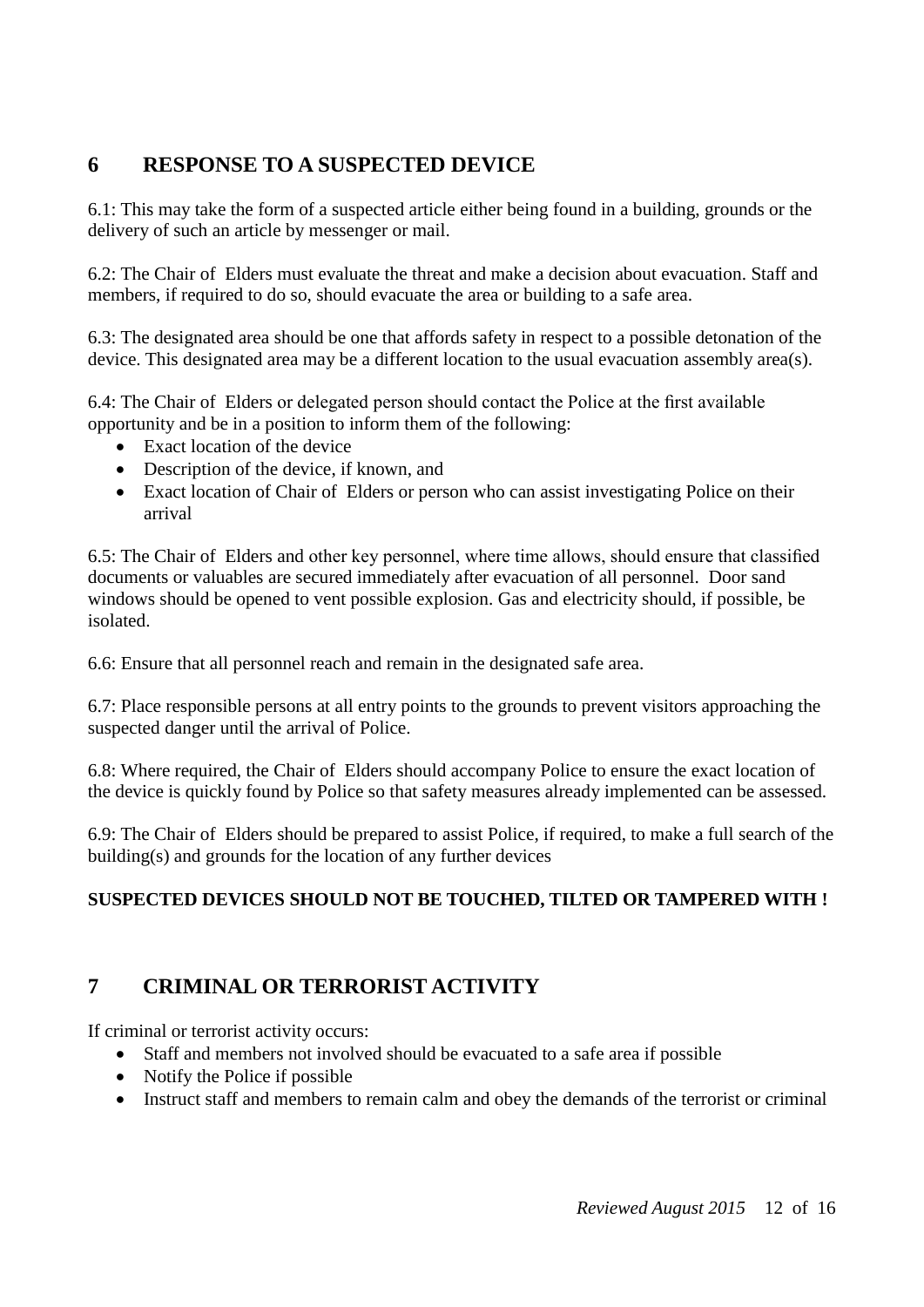Avoid any action which may provoke an incident resulting in death or injury to staff or members.

# **8 SUICIDE**

In the event of a suicide of any member of the Church community the Church's Critical Incidents Management Plan should be implemented.

Suicide is a major cause of death among l5-l9 year olds. It can be prevented in many cases. Danger signs that someone may be considering suicide include:

- A previous suicide attempt
- Verbal threats
- Changes in behaviour (eg. withdrawal)
- Unusual purchases (eg. weapon or rope)
- Giving away personal possessions
- Signs of depression (anxiety, restlessness)
- Problems at Church (drop in grades, emotional outbursts)
- Themes of death (in artwork, essays)

A person who is considering suicide needs to know that others care.

#### **DO**

- Be direct (talk openly)
- Be a good listener (don't make judgements)
- Make time available
- Get help (act quickly)

#### **DON'T**

- Sidestep the issue
- Keep what you know a secret
- Leave the person alone
- Feel; responsible for saving the person (you cannot control the other's decisions)

## **9 EXTREMES OF TEMPERATURE – HEAT**

9.1: Transient periods of high temperatures will often occur during the summer months. The Church will continue to operate as usual without disruption to normal routines and members will not be sent home. It is possible however to adopt a few simple principles to ensure that consideration is given to the difficulties caused by heatwaves so that the Church can continue to operate as normally and as effectively as possible.

9.2: Staff working outdoors and members and teachers involved in outdoor activities are the most vulnerable to problems that can result from exposure to sun or heat stress in extreme conditions. Heat stress symptoms will vary from person to person and include - tiredness, weakness, visual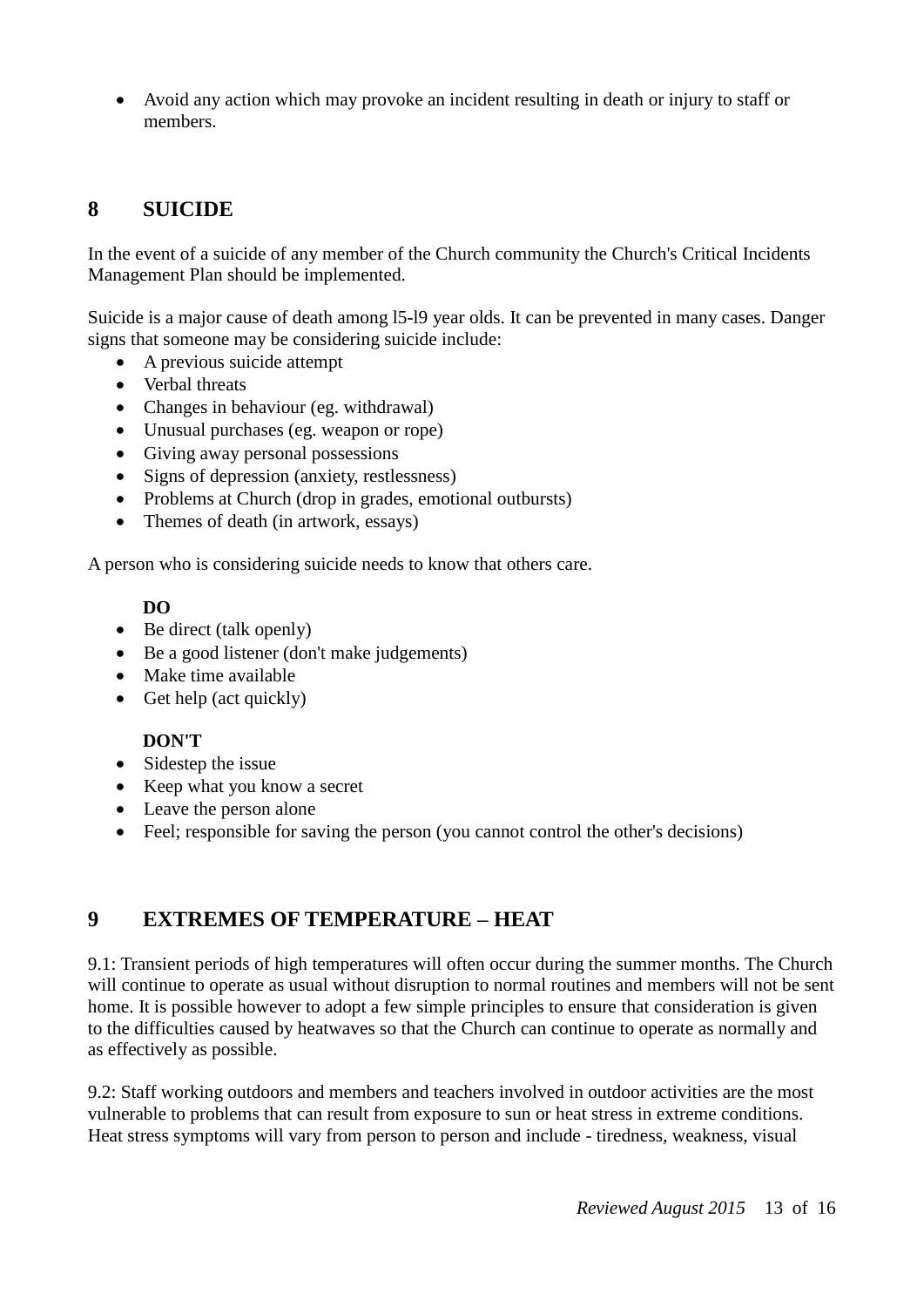disturbances, headaches, nausea, muscle cramps, breathlessness, giddiness and palpitations. Recovery from heat stress will generally be quite fast if the individual is removed from the heat, rests in a shaded or cool area and given a cool drink of water.

#### *9.3: Precautions*

The Church has adopted the following precautions to assist all members and staff to deal with transient heatwave conditions and to prevent problems from occurring:

- 9.3.l Where appropriate, members and staff are encouraged to drink at least two litres of water a day to avoid dehydration
- 9.3.2 Members and Staff are encouraged to wear hats, 30+ broad spectrum sunscreen and protective clothing - lightweight, cotton, closely woven clothing will be cooler and will protect the wearer from the sun
- 9.3.3 Outside activities, such as assemblies, outdoor lessons, PE etc, can be rescheduled to a cooler part of the day or until another time
- 9.3.4 Members are encouraged to remain in shaded areas during recess and lunch times the Church will assist by planting trees in Church grounds to provide additional shade areas in future years
- 9.3.5 If members are removed from classrooms, staff are to ensure they are taken to the coolest locations available, preferably those with flow-through ventilation. Overcrowding is to be avoided
- 9.3.6 The Church actively and vigorously enforces any 'not hat no play' policies whilst encouraging strenuous, physical activity to be kept to an absolute minimum
- 9.3.7 As part of a regular maintenance programme, the Church will ensure that blinds, fans, cooling and heating devices are Working efficiently and, where appropriate, professionally inspected and serviced on a regular -basis.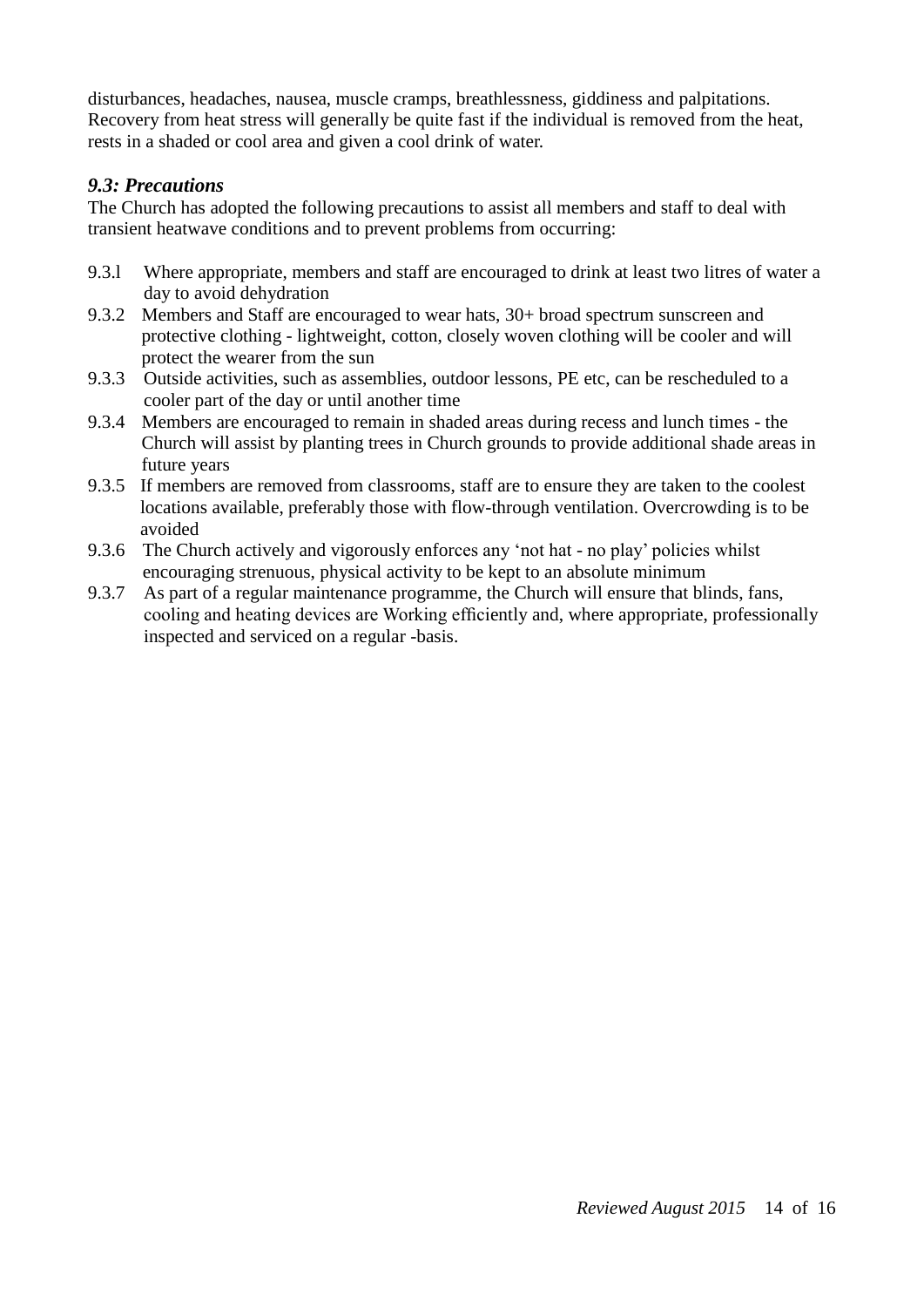# **Practical Checklist**

- Establish a Critical Incident Management Team
- Ensure members of the Church community understand and appreciate the necessity for the preparation of emergency plans
- Telephone, fax and other communications numbers, especially for Emergency contacts, regularly reviewed, updated and disseminated
- Ensure there is backup, in terms of personnel and communication equipment, if needed.
- All administrative paperwork and records are kept up to date and can be accessed if reference to them is needed.
- Lists and other essential Church records are up to date and hard copies or back up disks are accessible for emergency evacuation purposes
- Pro-fomas, such as Bomb Threat documentation, are up to date and readily accessible near switchboards
- Alarm systems are operating properly and audible in all appropriate areas regularly inspected
- Safety audits are regularly conducted in the Church
- Fire systems and equipment are regularly inspected and certified by the relevant Fire Authority.
- Ongoing training and professional development takes place for all appropriate Staff and is monitored - eg. crisis management, First Aid, OHS&W representatives - training and practice are vital to check and ensure readiness to deal with a Critical Incident.
- Regular evacuation and incursion drills are carried out, reviewed and procedures updated in the light of those drills.
- Regular assessment and review of risks and potential hazards in the Church to ensure that appropriate and adequate crisis management plans are in place.
- Critical Incident Management Plan is regularly reviewed and updated by the OHS & W Committee and Church Executive. Such review should also take place after each Critical Incident to ensure any immediate and necessary improvements are made.
- Ensure all documentation is readily available to and understood by members of the Church community.